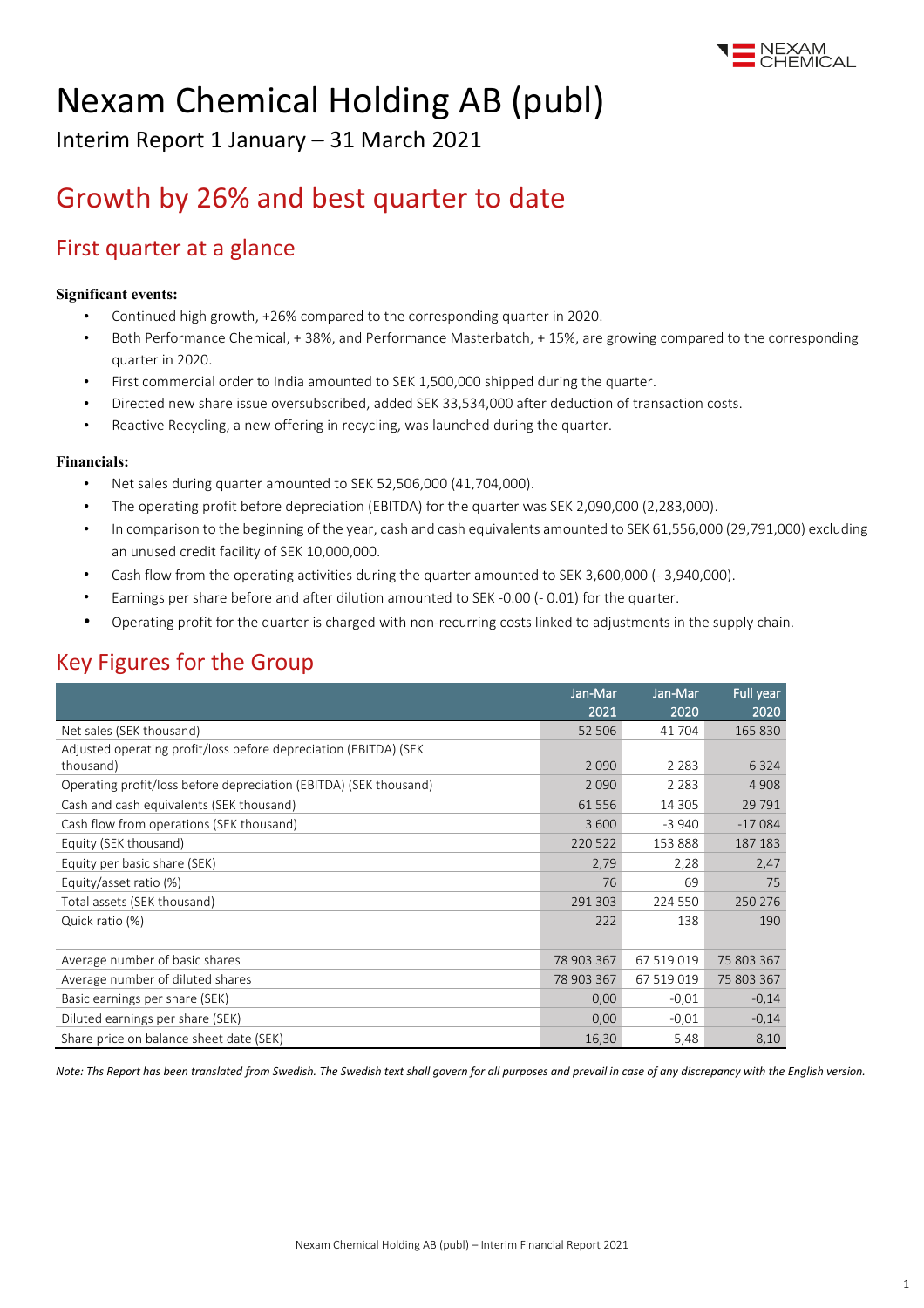

#### Comments from the CEO, Johan Arvidsson

## Growth continues at the same time as production and organization are optimized

Nexam Chemical continues its growth journey. Compared with the corresponding quarter in 2020, sales during the first quarter of 2021 increased by 26% and we are thus making our strongest sales quarter ever (SEK 52.5 million). We get a positive EBITDA of SEK 2.1 million, a stable result which, however, does not really follow the growth due to adjustments in the supply chain.

We start the year by continuing to grow according to plan. The largest growth is in PET foam. We believe that PET foam will be the company's strongest area in terms of sales for the foreseeable future, although we expect other platforms to achieve similar commercial successes. These include high performance as well as polyolefins and fibers where we see good indications from several customers. However, I would like to emphasize that the plan is still firm; we let our successes in PET foam drive growth to create conditions for our other platforms. We know that we have great opportunities ahead of us, but we also know that it is a process that takes time. If we stick to the plan and do what we are supposed to, the hope is that at least one new platform has begun its commercial journey of success in 2021.

### "…new platform has begun its commercial journey of success in 2021…"

At the beginning of the year, we packaged our technology in the field of recycling under one name that we call Reactive Recycling. I have communicated a lot about recycling before, which is a big issue in the plastics industry. With Reactive Recycling, we have a customized offer that creates opportunities for both producers and recycling customers to significantly simplify their process. It is really a matter of course for Nexam Chemical to take a clear position in the field of recycling because our technology is essentially based on being part of the solution to the challenges that exist in the plastics industry. We look forward with confidence to continuing to invest in recycling together with our customers, which is a very important issue for the entire industry, as well as for society as a whole.

During the first quarter, we have partly had an internal focus to be able to ensure production and delivery of the volumes we expect during the year. We have also optimized the organization according to the conditions that prevail now and in the future.

We have made adjustments in the supply chain to get a better flow in the long term. This in turn leads to increased costs in the quarter. In the long run, the changes will benefit the company and are a prerequisite for us to be able to deliver in a time of strong growth.

### "In the future, our R & D function will be more focused on research…"

We have also made some changes in the company's management team. The purpose of the new structure in the management team is to gather larger areas of responsibility for fewer people, who can then organize the respective parts in a more efficient way. In the future, our R & D function will be more focused on research, while the work with application development is in the commercial organization. With the changes, we get a strong organization that can handle the daily operations so that Nexam Chemical can continue to be a profitable growth company.

To summarize the first quarter, we follow our plan, the company is growing as it should and we have a positive result. We have a strong and good organization with a new structure in the management team and of course our employees in all parts that play a crucial role in the company's success. We are well positioned in several important future areas where recycling is one. We also have focus on achieving commercial success in additional platforms where our technology has much to add to the

market. It looks good for Nexam Chemical, we have high trust from our customers and look to the future with confidence.

Johan Arvidsson, CEO

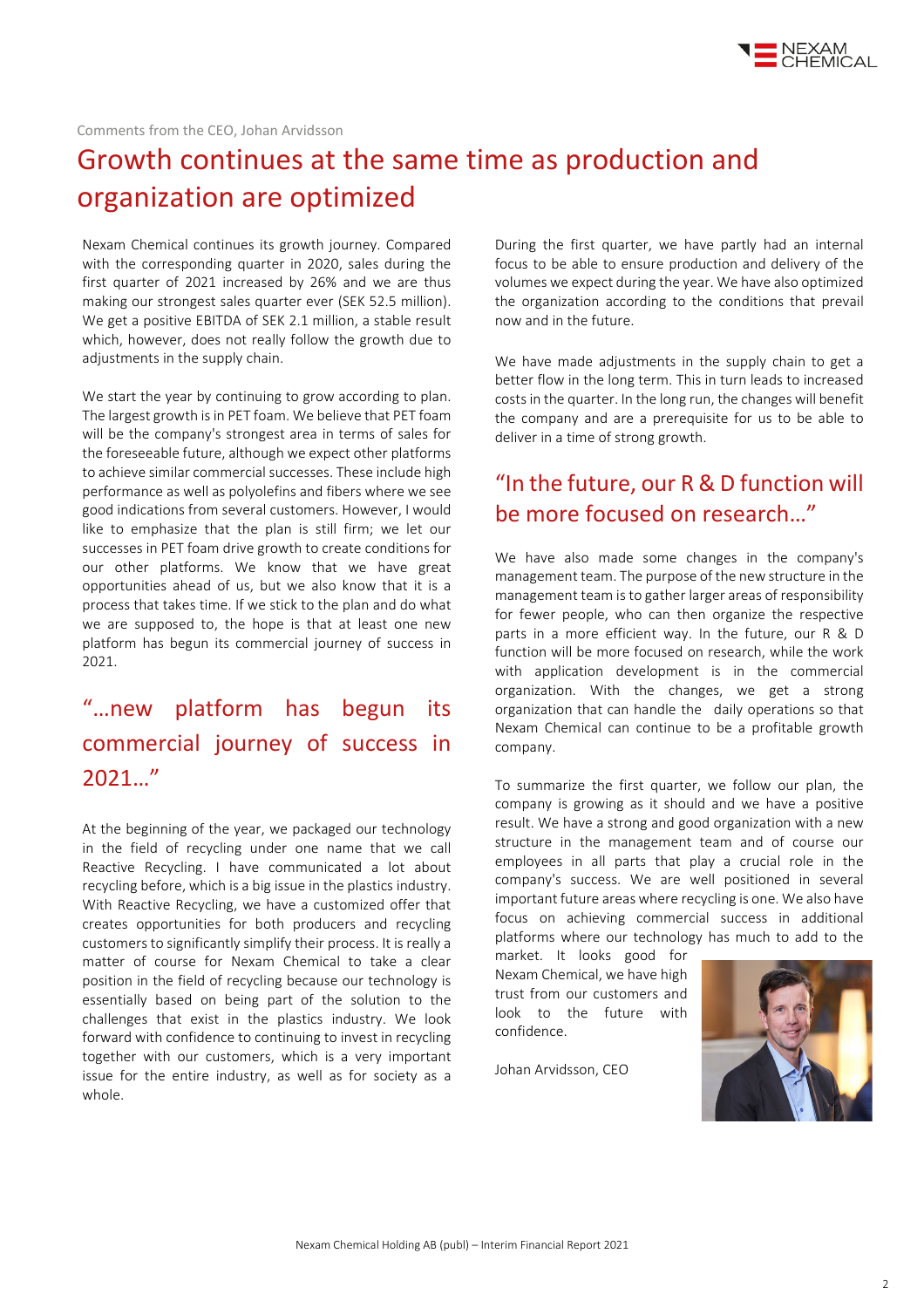

### This is Nexam Chemical

#### Nexam Chemical

Stronger, lighter and recyclable materials. It is one part of what the world needs to be able to grow in a sustainable way. We at Nexam Chemical can contribute to this. We work with improving polymeric materials – more commonly described as plastics. By adding our products, the customer can create materials that will give the endproducts completely new and effective properties. Such as lower weight, increased heat resistance and strength, longer life cycle and increased recycling.

Today we help our customers to improve materials that are then used in everything from computers, wind turbines and vehicle components to water pipes and food packaging. We are a growth company with a turnover of approximately SEK 165 million, with production in four countries, employs close to fifty persons and cooperates with well-known chemical and material companies all over the world.

The Company's head office is located in Lomma, Sweden. Development of new products and applications and formulation evaluation takes place in the laboratory in St. Andrews, Scotland where also the facility for production of the Company´s molecules are located. Large scale production of the company's unique molecules is also performed in collaboration with contract manufacturers. Manufacturing of masterbatch and multifunctional masterbatch is performed by the subsidiary Nexam Performance Masterbatch.

#### Our vision

To be a recognized world-leader in property modification of polymeric materials through heat-activated chemistry.

#### Our mission

To contribute to a more resource-efficient and sustainable society through innovative chemistry that improves properties, usability and recycling of polymeric materials.

#### Our sustainability vision

Nexam Chemical strives towards a sustainable future through innovative and reactive chemistry and to create possibilities to save on our valuable and scarce natural resources. We want to enable our customers to develop lighter, stronger, more durable and more recyclable products.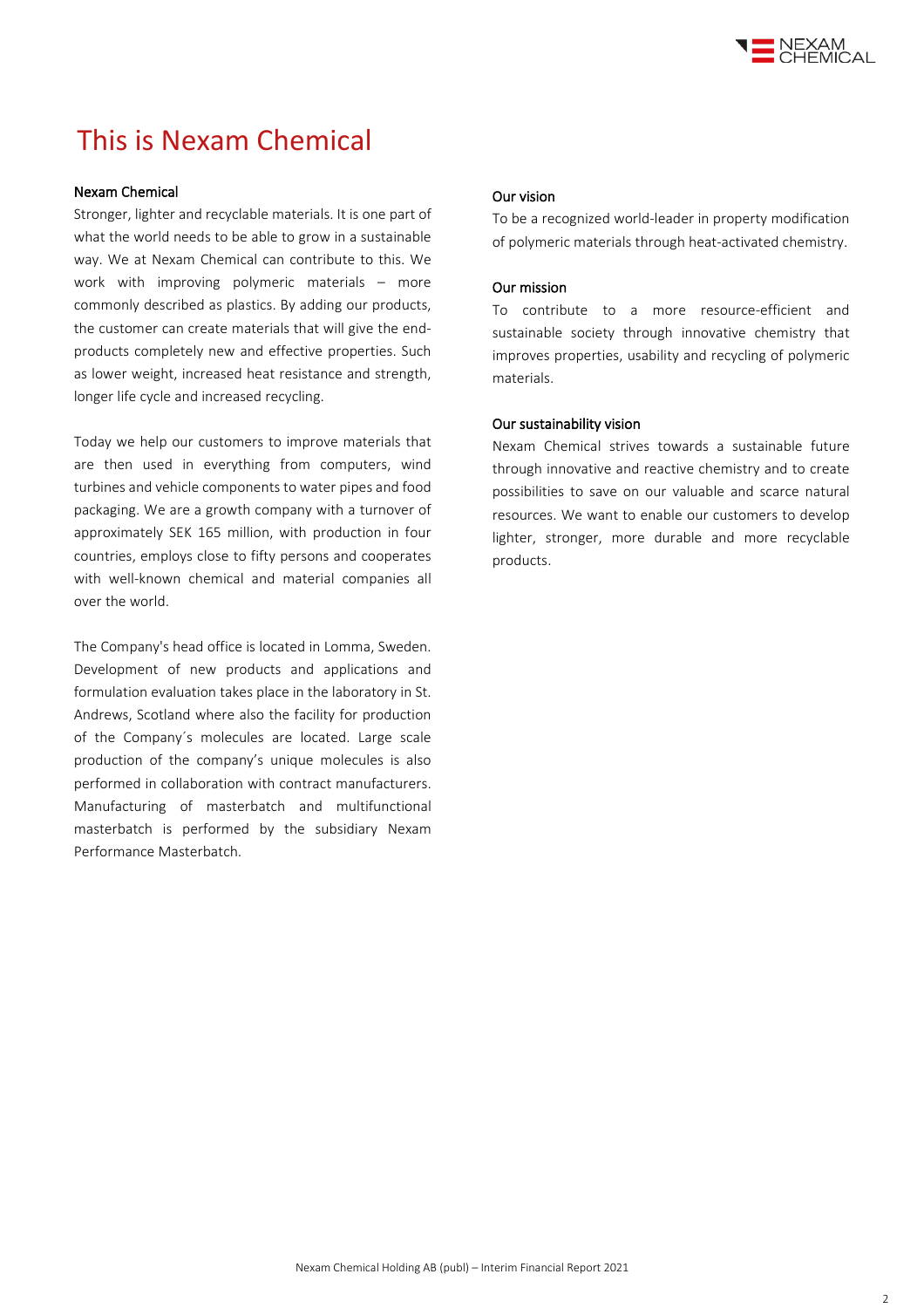### Financial comments

#### Sales and profit

Net sales for the quarter totaled SEK 52,506,000 (41,704,000). Other operating income for the quarter amounts to SEK 539,000 (805,000).

The personnel expenses during the quarter totaled SEK – 10,131,000 (- 8,074,000) and other operating expenses totaled SEK - 9,712,000 (-8,299,000). The depreciation for the period amounts to SEK - 2,580,000 (- 2,508,000) of which SEK - 1,100,000 (- 1,100,000) concerns depreciation of acquired immaterial surplus values. The profit/loss before depreciation (EBITDA) amounted to SEK 2,090,000 (2,283,000). The operating profit/loss before tax for the quarter came in at SEK - 515,000 (- 453,000).

#### Personnel and organization

The number of employees in the Group, restated as full time equivalents were 46 (40) at the end of the quarter. Of these, 39 (34) where men and 7 (6) women.

#### Investments

The total investment in intangible assets during the year amounts to SEK 683,000 (388,000) and for the tangible assets SEK 1,085,000 (1,401,000).

### Other information

#### Group structure

Nexam Chemical Holding AB is a Swedish public limited liability company, and its corporate ID no. is 556919-9432. The Group consists of the parent company Nexam Chemical Holding AB (publ) and two subgroups, Nexam Chemical and Nexam Performance Masterbatch. All companies in the Group are wholly owned.



#### Cash flow

The cash flow from the operating activities during the quarter amounted to SEK 3,600,000 (- 3,940,000). Changes in working capital has affected the cashflow positively with SEK 1,631,000 (- 5,651,000). During the quarter, net amortization of bank loans has affected the cashflow with SEK - 3,120,000 (- 3,020,000). The total cash flow for the quarter amounted to SEK 32,108,000 (- 8,749,000).

#### Financial position

Compared to the beginning of the year, the equity/assets ratio was 76 (75) percent, and the equity was SEK 220,522,000 (187,183,000). Cash and cash equivalents amounted to SEK 61,556,000 (29,791,000) and an unused credit facility of SEK 10,000,000 compared to the beginning of the year. The Group has at the end of the period an interest-bearing debt of SEK 33,660,000 (37,068,000) compared to the beginning of the year.

#### Accounting policies

The Group applies International Financial Reporting Standards (IFRS), as adopted by the EU. This interim report has been prepared in accordance with IAS 34 Interim Financial Reporting, the Annual Accounts Act. The parent company applies the Annual Accounts Act and the Swedish Financial Reporting Board recommendation RFR 2 Accounting for Legal Entities. The accounting policies and calculation methods applied are consistent with those described in the annual report for 2020.

*Financial instruments.* Nexam Chemical has only financial assets and liabilities valued at amortized cost. As these financial assets and liabilities are due within twelve months, the value is estimated to correspond to fair value.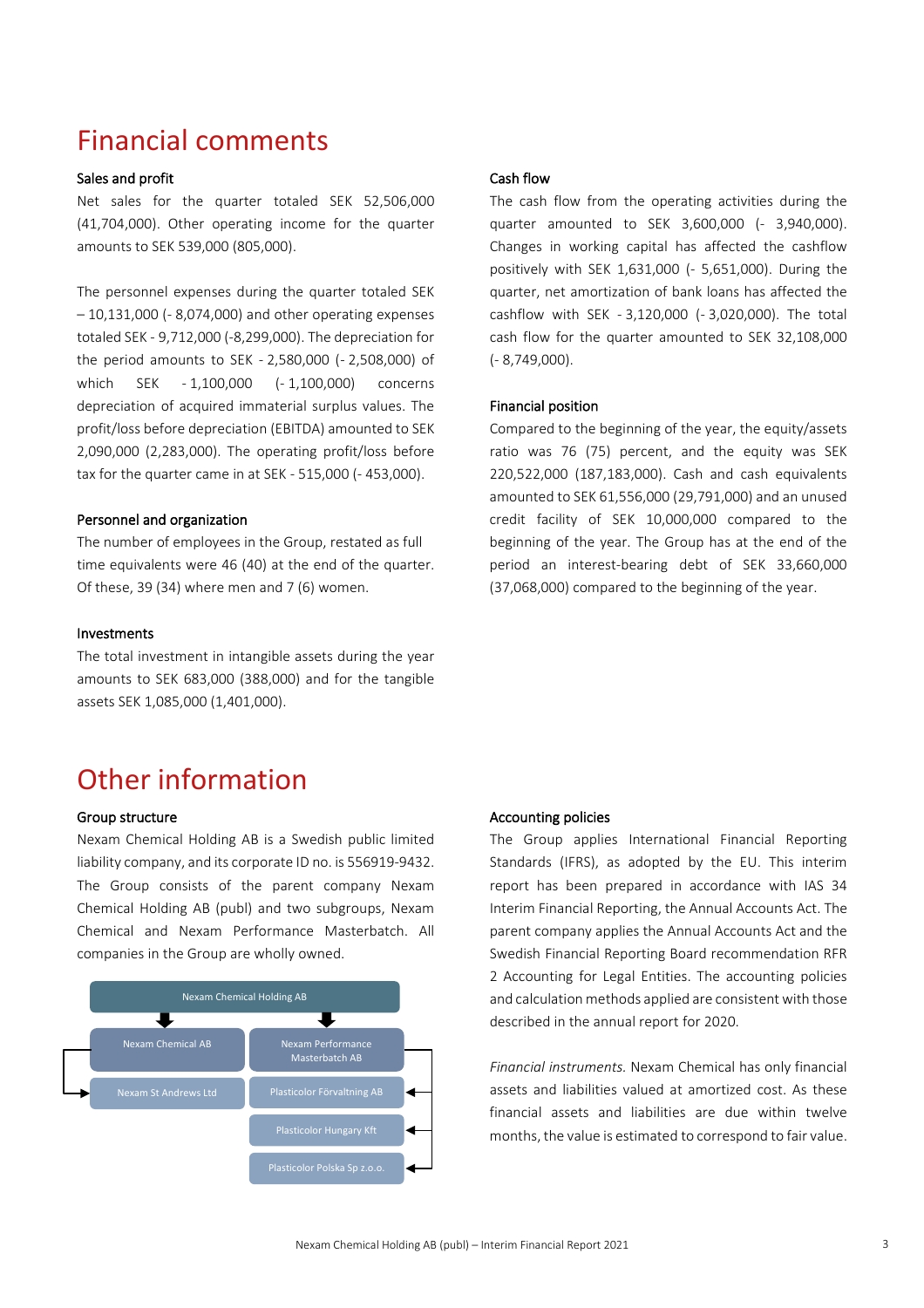

*Split of revenue on different revenue streams.* Financial information reported to the chief operating decision maker (CEO) as the basis for allocating resources and judging the group's profit or loss is since the fourth quarter 2019 divided into two different revenue streams. The revenue streams are Performance Chemicals and Performance Masterbatch. Performance Chemicals consists of Nexam Chemicals product portfolio and Performance Masterbatch consists of Nexam Performance Masterbatch´s product portfolio.

#### *Reporting standards.*

As of January 1, 2019, Nexam Chemical applies IFRS 16.

Nexam prepares its consolidated financial statements in accordance with International Financial Reporting Standards (IFRS) issued by the International Accounting Standards Board (IASB) and interpretative statements from the IFRS Interpretations Committee, as adopted by the EU for application within the EU. The interim report has been prepared in accordance with IAS 34 Interim Financial Reporting.

The parent company applies the Annual Accounts Act and the "Council for Financial Reporting" RFR 2 Accounting for legal entities. Application of RFR 2 means that the parent company as far as possible applies all IFRS approved by the EU within the framework of the Annual Accounts Act and the Social Security Act and has considered the connection between accounting and taxation. The Group and the Parent Company have applied the accounting principles described in the annual report for 2020.

The Group's financial instruments are valued at fair value via other comprehensive income, are valued at accrued acquisition value. The carrying amount of all financial assets and liabilities is estimated to correspond to fair value.

#### Transactions with related parties

No transactions with related parties have occurred, except for determined remuneration for the Board of Directors and remuneration in accordance with employment agreement. The principles for these remunerations are stated in the annual report 2020.

#### Risks and uncertainties

The Group's operations are affected by a number of factors which can result in a risk for the Group's operations and profit. See the annual report for 2020.

Nexam Chemical's website for information about the Company's risks and uncertainties.

#### Estimates and judgements

In order to be able to prepare the financial statements, the Board of Directors and the Management make judgements and assumptions on the basis of available information that impact the company's financial performance and financial position.

Estimates and judgements are evaluated on an ongoing basis and are based on historical experience and other factors, including expectations about future events that can be reasonably expected under prevailing conditions. The actual outcome may differ from the judgements made. The areas where estimates and assumptions could lead to a significant risk of adjustments to the figures reported for the company's financial performance, and position in future reporting periods, are primarily judgements about market conditions and thus the value of the Group's non-current assets.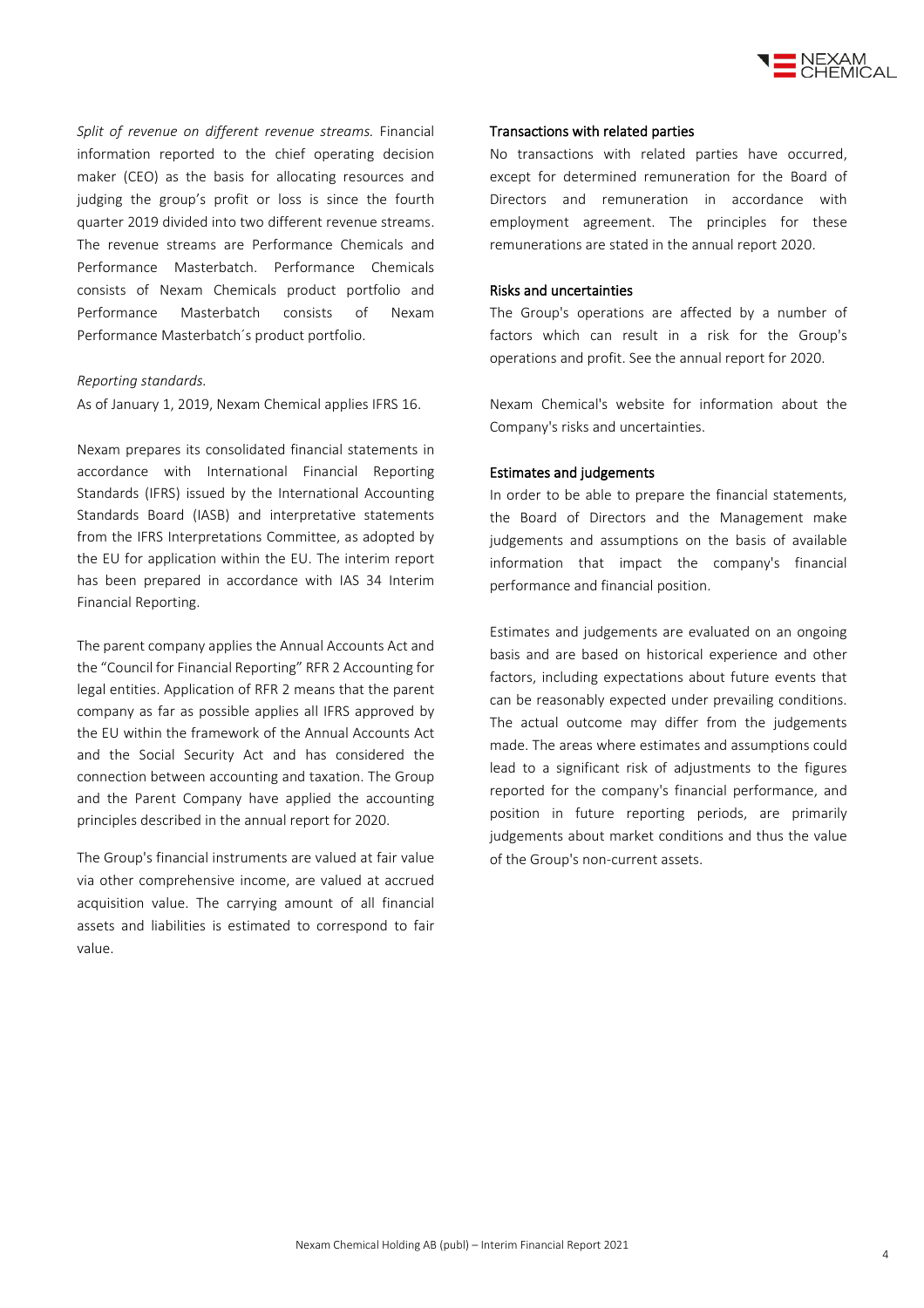

The Board of Directors and the Chief Executive Officer certify that the interim financial report provides a true and fair view of the parent company´s and the Group´s business, financial position and performance and describes material risks and uncertainties to which the parent company and the companies in the group are exposed.

\_\_\_\_\_\_\_\_\_\_\_\_\_\_\_\_\_\_\_\_\_\_\_\_\_\_\_\_\_\_\_\_\_\_\_\_\_\_\_\_\_\_\_\_\_\_\_\_\_\_\_\_\_\_\_\_\_\_\_\_\_\_\_\_\_\_\_\_\_\_\_\_\_\_\_\_\_\_\_\_\_\_\_

Lomma 21st of April 2021

Mats Persson Cecilia Jinert Johansson Jonna Opitz<br>
Chairman of the Board Member of the Board Member of the Board Chairman of the Board

Ronnie Törnqvist Johan Arvidsson Member of the Board CEO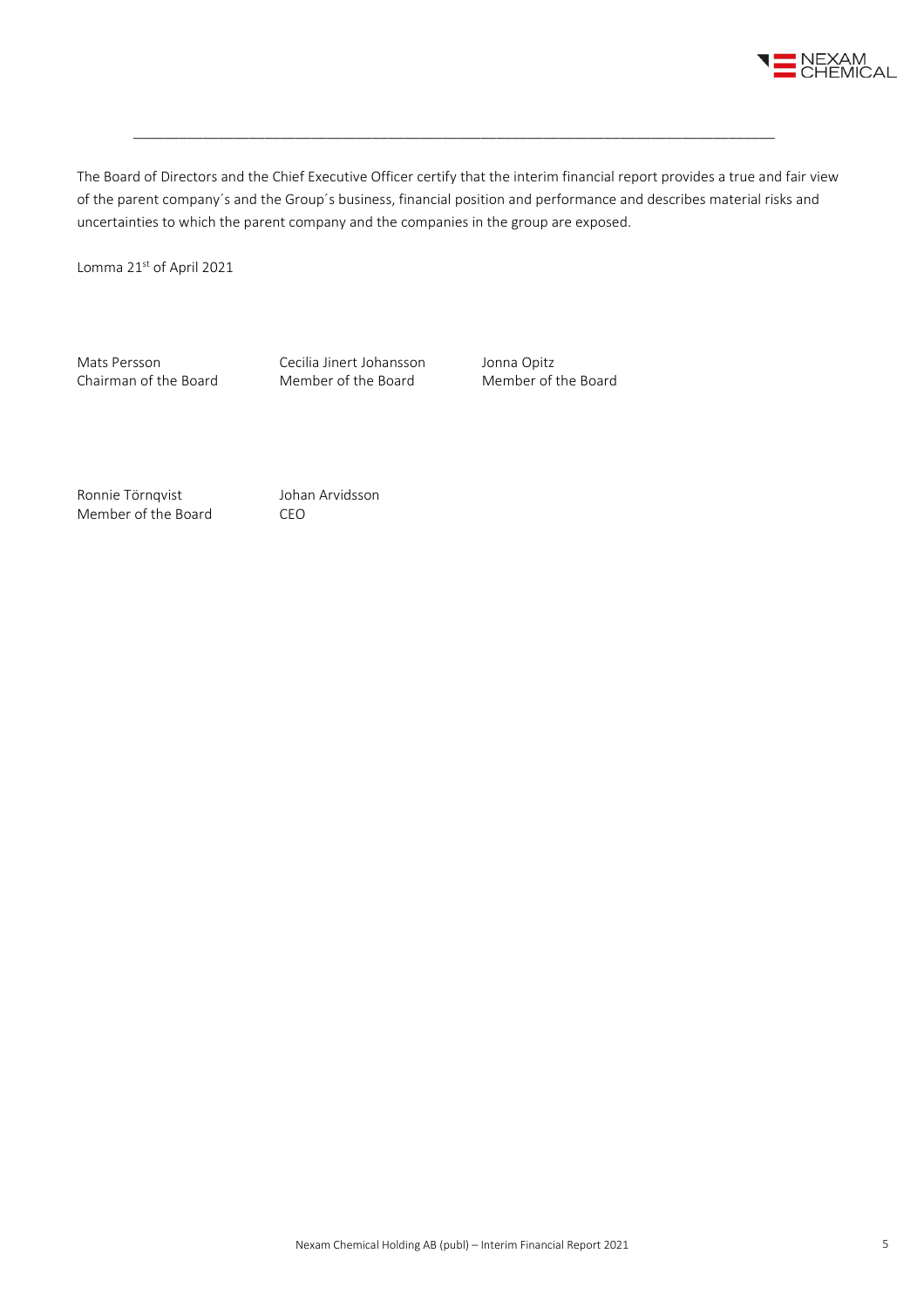## Financial Statements in summary

| Consolidated income statement in summary                           |            |            |            |
|--------------------------------------------------------------------|------------|------------|------------|
|                                                                    | Jan-Mar    | Jan-Mar    | Full year  |
| (SEK '000)<br><b>Note</b>                                          | 2021       | 2020       | 2020       |
|                                                                    |            |            |            |
| Net sales<br>2,3                                                   | 52 506     | 41704      | 165 830    |
| Other operating income                                             | 539        | 805        |            |
|                                                                    | 53 045     | 42 509     | 165 830    |
|                                                                    |            |            |            |
| <b>Operating expenses</b>                                          |            |            |            |
| Raw materials and consumables                                      | $-31112$   | $-23853$   | $-95109$   |
| Operating expenses                                                 | $-9712$    | $-8299$    | $-34158$   |
| Personnel cost                                                     | $-10131$   | $-8074$    | $-30361$   |
| Depreciation and write-down of tangible and intangible             |            |            |            |
| assets                                                             | $-2580$    | $-2508$    | $-10193$   |
| Other operating expenses                                           |            |            | $-1293$    |
| Operating profit/loss                                              | $-490$     | $-225$     | $-5285$    |
|                                                                    |            |            |            |
| <b>Financial items</b>                                             |            |            |            |
| Financial income                                                   | 131        | 142        | 166        |
| Financial costs                                                    | $-156$     | $-370$     | $-2477$    |
| Profit/loss before tax                                             | $-515$     | $-453$     | $-7597$    |
|                                                                    |            |            |            |
| Income tax                                                         | $-20$      | -87        | $-496$     |
| Profit/loss for the period                                         | $-535$     | $-540$     | $-8093$    |
|                                                                    |            |            |            |
| Other comprehensive income                                         |            |            |            |
| Items that may be reclassified to profit or loss                   |            |            |            |
| Translation differences on foreign subsidiaries                    | 340        | $-36$      | $-2397$    |
| Sum of other comprehensive income, net after tax                   | 340        | $-36$      | $-2397$    |
| Comprehensive result for the period                                | $-195$     | -576       | $-10491$   |
|                                                                    |            |            |            |
| The profit for the year as well as comprehensive income are wholly |            |            |            |
| attributable to the parent company's shareholders.                 |            |            |            |
|                                                                    |            |            |            |
| Earnings per share (SEK)                                           |            |            |            |
| Basic earnings per share (SEK)                                     | 0,00       | $-0,01$    | $-0,14$    |
| Diluted earnings per share (SEK)                                   | 0,00       | $-0.01$    | $-0,14$    |
| Average number of basic shares                                     | 78 903 367 | 67 519 019 | 75 803 367 |
| Average number of diluted shares                                   | 78 903 367 | 67 519 019 | 75 803 367 |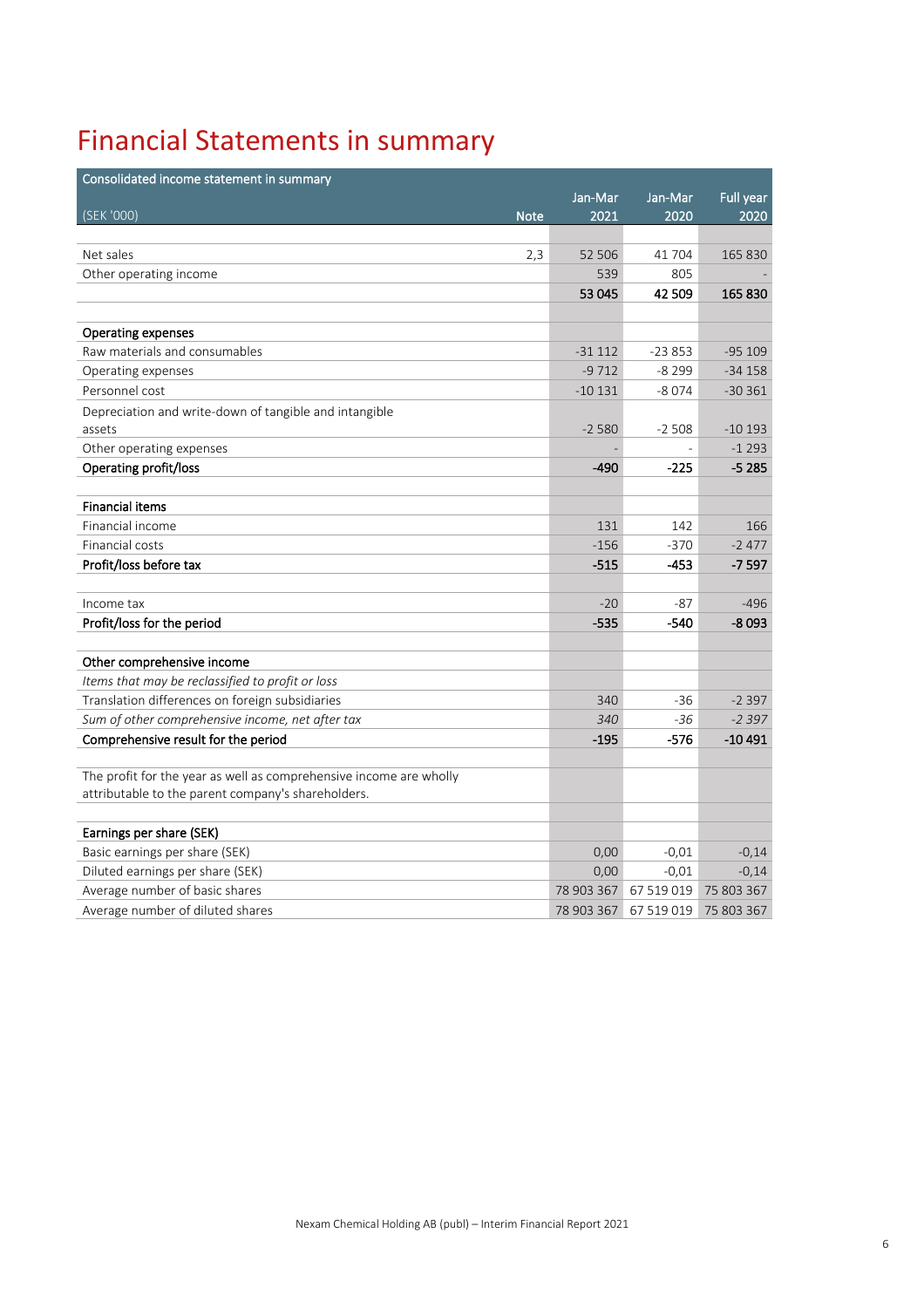| Consolidated balance sheet in summary |          |         |          |
|---------------------------------------|----------|---------|----------|
|                                       | 31-Mar   | 31-Mar  | 31 Dec   |
| (SEK'000)<br><b>Note</b>              | 2021     | 2020    | 2020     |
| <b>ASSETS</b>                         |          |         |          |
| Intangible assets<br>1                | 104 375  | 105 471 | 104 912  |
| Tangible assets                       | 45 653   | 49 277  | 44 898   |
| Financial assets                      | 6        | 100     | 98       |
| Inventory                             | 38 3 8 2 | 23 547  | 32 4 42  |
| Trade receivables                     | 35 507   | 24 608  | 31735    |
| Other receivables                     | 5824     | 7 2 4 2 | 6 4 0 0  |
| Cash and bank                         | 61 556   | 14 3 05 | 29 7 9 1 |
| <b>TOTAL ASSETS</b>                   | 291 303  | 224 550 | 250 276  |
|                                       |          |         |          |
| <b>EQUITY AND LIABILITIES</b>         |          |         |          |
| Equity                                | 220 522  | 153 888 | 187 183  |
| Long-term debt with interest          | 20 4 80  | 33 387  | 23 749   |
| Other long-term debt                  | 3675     | 3617    | 3 3 7 7  |
| Provisions for pension                | 319      | 246     | 302      |
| Short term debt with interest         | 13 180   | 13 4 16 | 13 3 19  |
| Trade payables                        | 25 163   | 11803   | 14 160   |
| Other liabilities                     | 7963     | 8 1 9 3 | 8 1 8 5  |
| TOTAL EQUITY AND LIABILITIES          | 291 303  | 224 550 | 250 276  |

| Consolidated changes in equity in summary |         |         |         |  |  |  |  |
|-------------------------------------------|---------|---------|---------|--|--|--|--|
|                                           | 31-Mar  | 31-Mar  | 31 Dec  |  |  |  |  |
| (SEK '000)                                | 2021    | 2020    | 2020    |  |  |  |  |
| Balance at the beginning of the period    | 187 183 | 154 702 | 154 702 |  |  |  |  |
| Profit/loss for the period                | $-535$  | $-540$  | $-8093$ |  |  |  |  |
| Other comprehensive income                | 340     | $-274$  | $-2474$ |  |  |  |  |
| Transactions with shareholders            | 33 5 34 | -       | 43 049  |  |  |  |  |
| Balance at the end of the period          | 220 522 | 153 888 | 187 183 |  |  |  |  |

| Consolidated cash flow in summary                           |         |         |           |
|-------------------------------------------------------------|---------|---------|-----------|
|                                                             | Jan-Mar | Jan-Mar | Full year |
| (SEK '000)                                                  | 2021    | 2020    | 2020      |
| Cash flow from operating activities                         |         |         |           |
| Operating income                                            | $-489$  | $-226$  | $-5286$   |
| Adjustment from non-cash items                              | 2 4 5 8 | 1937    | 6683      |
| Cash flow from operations before changes in working capital | 1969    | 1711    | 1397      |
| Changes in working capital                                  | 1631    | $-5651$ | $-18481$  |
| Cash flow from operations                                   | 3600    | -3 940  | $-17084$  |
| Cash flow from investment activities                        | $-1767$ | $-1789$ | $-6307$   |
| Cash flow from financing activities                         | 30 275  | $-3020$ | 29 995    |
| Cash flow for the period                                    | 32 108  | $-8749$ | 6 6 0 4   |
| Cash and cash equivalents at the beginning of the period    | 29 7 91 | 23 101  | 23 101    |
| Effect of exchange rate changes on cash                     | $-343$  | $-47$   | 86        |
| Cash and cash equivalents at end of period                  | 61 556  | 14 305  | 29 791    |

NEXAM<br>CHEMICAL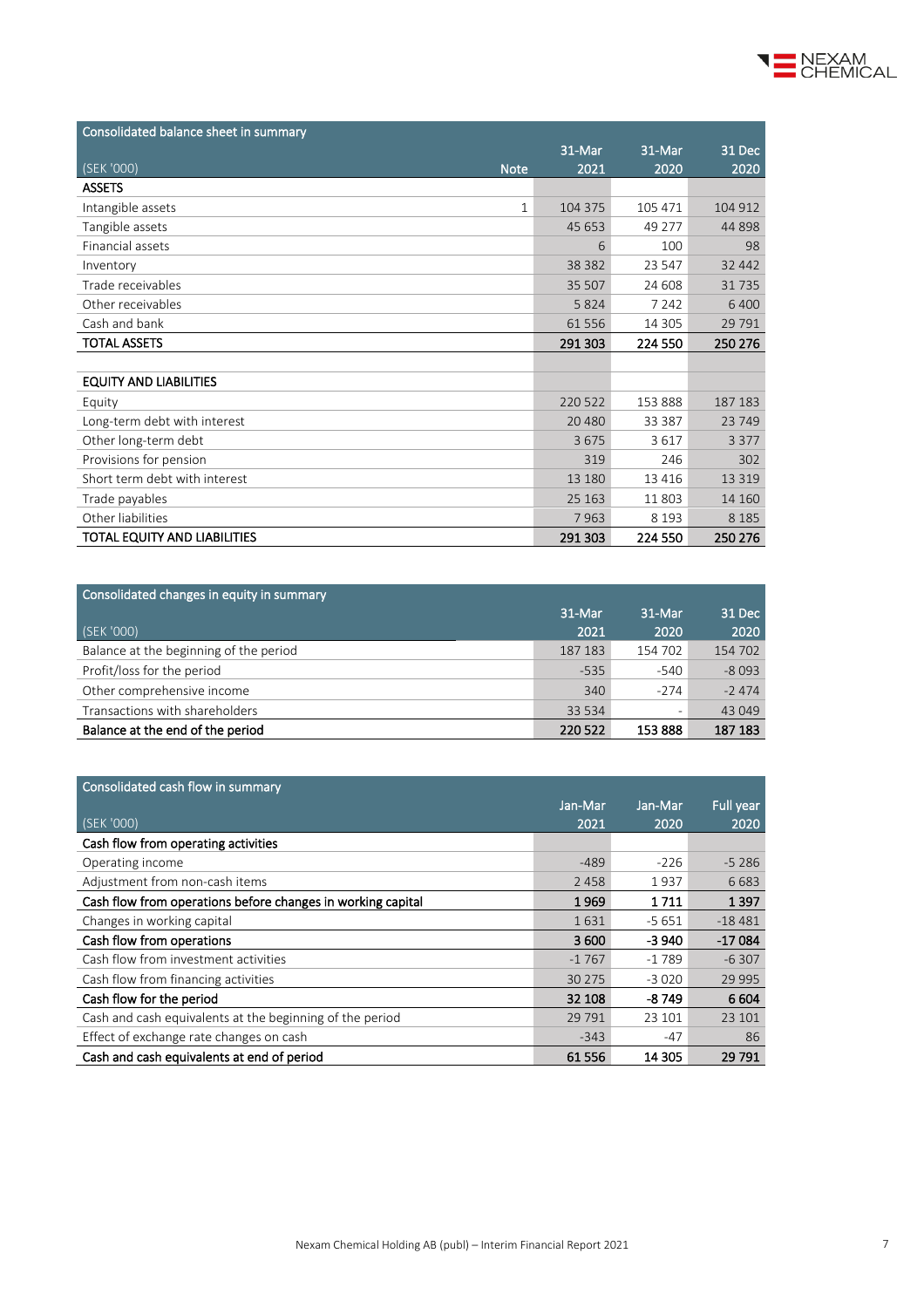| Parent company - Income statement in summary   |                          |                          |           |
|------------------------------------------------|--------------------------|--------------------------|-----------|
|                                                | Jan-Mar                  | Jan-Mar                  | Full year |
| (SEK '000)                                     | 2021                     | 2020                     | 2020      |
|                                                |                          |                          |           |
| Net sales                                      | $\overline{\phantom{a}}$ | $\overline{\phantom{0}}$ | 5 5 3 5   |
|                                                | $\overline{\phantom{0}}$ |                          | 5 5 3 5   |
|                                                |                          |                          |           |
| <b>Operating expenses</b>                      |                          |                          |           |
| Operating expenses                             | $-575$                   | $-1031$                  | $-4642$   |
| Personnel cost                                 | $-2229$                  | $-1711$                  | $-5374$   |
| Operating profit/loss                          | $-2804$                  | $-2742$                  | $-4481$   |
|                                                |                          |                          |           |
|                                                |                          |                          |           |
| <b>Financial items</b>                         |                          |                          |           |
| Interest expenses and other similar loss items | $-236$                   | $-243$                   | $-841$    |
| Profit/loss before tax                         | $-3040$                  | $-2985$                  | $-5322$   |
|                                                |                          |                          |           |
| Appropriations                                 |                          |                          | 500       |
| Profit/loss for the period                     | $-3040$                  | -2 985                   | $-4822$   |

| Parent company - Balance sheet in summary |         |         |         |  |  |
|-------------------------------------------|---------|---------|---------|--|--|
|                                           | 31-Mar  | 31-Mar  | 31 Dec  |  |  |
| (SEK '000)                                | 2021    | 2020    | 2020    |  |  |
| <b>ASSETS</b>                             |         |         |         |  |  |
| Financial assets                          | 409 669 | 409 370 | 409 596 |  |  |
| Receivables from group companies          | 37 239  | 44 671  | 47 382  |  |  |
| Other receivables                         | 2042    | 790     | 970     |  |  |
| Cash and bank                             | 58 447  | $-7051$ | 22 679  |  |  |
| <b>TOTAL ASSETS</b>                       | 507 397 | 447 780 | 480 626 |  |  |
|                                           |         |         |         |  |  |
| <b>EQUITY AND LIABILITIES</b>             |         |         |         |  |  |
| Equity                                    | 482 494 | 410788  | 452 000 |  |  |
| Provisions for pension                    | 1636    | 1 2 6 1 | 1545    |  |  |
| Long-term debt with interest              | 9 0 0 0 | 21 000  | 12 000  |  |  |
| Short term debt with interest             | 12 000  | 12 000  | 12 000  |  |  |
| Trade payables                            | 383     | 836     | 609     |  |  |
| Other liabilities                         | 1884    | 1894    | 2472    |  |  |
| <b>TOTAL EQUITY AND LIABILITIES</b>       | 507397  | 447780  | 480 626 |  |  |

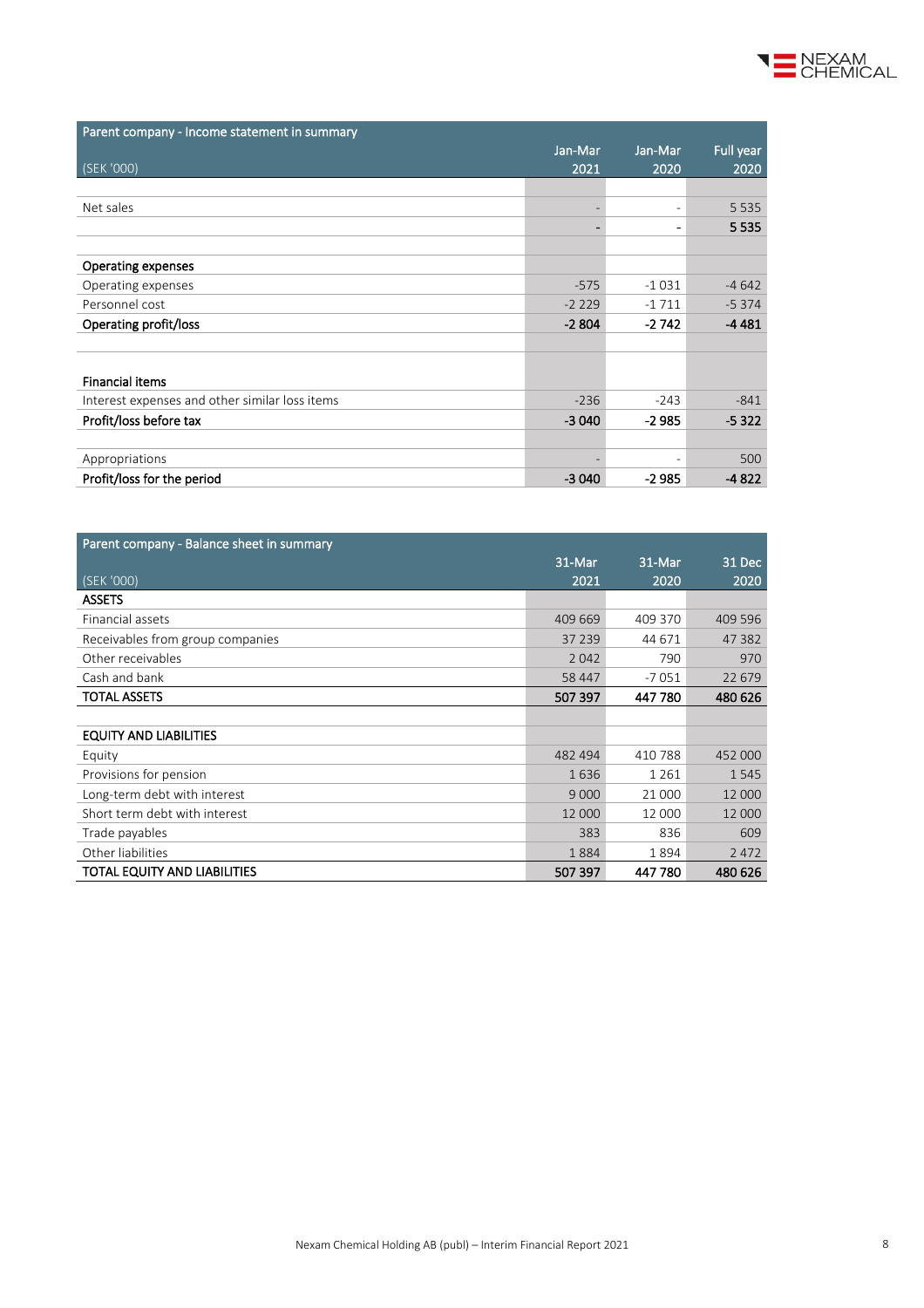

| Note 1 - Intangible assets           |                          |                          |             |                |
|--------------------------------------|--------------------------|--------------------------|-------------|----------------|
|                                      |                          | <b>Market</b>            | Development |                |
| (SEK '000)                           | Goodwill                 | positions                | costs       | <b>Patents</b> |
| Accumulated cost                     |                          |                          |             |                |
| Opening balance 1 January 2021       | 45 943                   | 44 000                   | 27773       | 6 3 9 4        |
| Additions                            | $\overline{\phantom{a}}$ | $\overline{\phantom{0}}$ | 650         | 33             |
| Re-classifcation                     |                          |                          | 723         | $-723$         |
| Closing balance 31 March 2021        | 45 943                   | 44 000                   | 29 14 6     | 5 7 0 4        |
|                                      |                          |                          |             |                |
| Accumulated depreciation             |                          |                          |             |                |
| Opening balance 1 January 2021       | $\overline{\phantom{a}}$ | $-13567$                 | $-3568$     | $-2062$        |
| Expensed depreciation for the period | $\overline{a}$           | $-1100$                  | -66         | -55            |
| Closing balance 31 March 2020        | $\overline{a}$           | $-14667$                 | $-3634$     | $-2117$        |
|                                      |                          |                          |             |                |
| Residual value 31 March 2021         | 45 943                   | 29 3 33                  | 25 5 12     | 3587           |
|                                      |                          |                          |             |                |
| Accumulated cost                     |                          |                          |             |                |
| Opening balance 1 January 2020       | 45 943                   | 44 000                   | 24 660      | 5934           |
| Additions                            |                          |                          | 3573        |                |
| Re-classifcation                     | $\overline{\phantom{a}}$ |                          | $-460$      | 460            |
| Closing balance 31 December 2020     | 45 943                   | 44 000                   | 27 7 7 3    | 6 3 9 4        |
|                                      |                          |                          |             |                |
| Accumulated depreciation             |                          |                          |             |                |
| Opening balance 1 January 2020       |                          | $-9167$                  | $-3310$     | $-1837$        |
| Expensed depreciation for the period |                          | $-4400$                  | $-258$      | $-225$         |
| Closing balance 31 December 2020     | $\overline{a}$           | $-13567$                 | $-3568$     | $-2062$        |
|                                      |                          |                          |             |                |
| Residual value 31 December 2020      | 45 943                   | 30 4 33                  | 24 205      | 4332           |

| Note 2 - Net sales divided in geographical markets |          |         |           |  |  |  |
|----------------------------------------------------|----------|---------|-----------|--|--|--|
|                                                    | Jan-Mar  | Jan-Mar | Full year |  |  |  |
| (SEK '000)                                         | 2021     | 2020    | 2020      |  |  |  |
| Net sales Sweden                                   | 14 4 8 7 | 8 1 0 8 | 38 045    |  |  |  |
| Net sales Europe                                   | 29 745   | 22 118  | 89 903    |  |  |  |
| Net sales rest of the world                        | 8 2 7 4  | 11 478  | 37882     |  |  |  |
| Total                                              | 52 506   | 41 704  | 165 830   |  |  |  |

| Note 3 - Net sales divided in revenue streams |         |         |           |
|-----------------------------------------------|---------|---------|-----------|
|                                               | Jan-Mar | Jan-Mar | Full year |
| (SEK '000)                                    | 2021    | 2020    | 2020      |
| Performance Masterbatch                       | 25 194  | 21 923  | 86 599    |
| Performance Chemicals                         | 27 3 12 | 19 781  | 79 231    |
| Total                                         | 52 506  | 41 704  | 165 830   |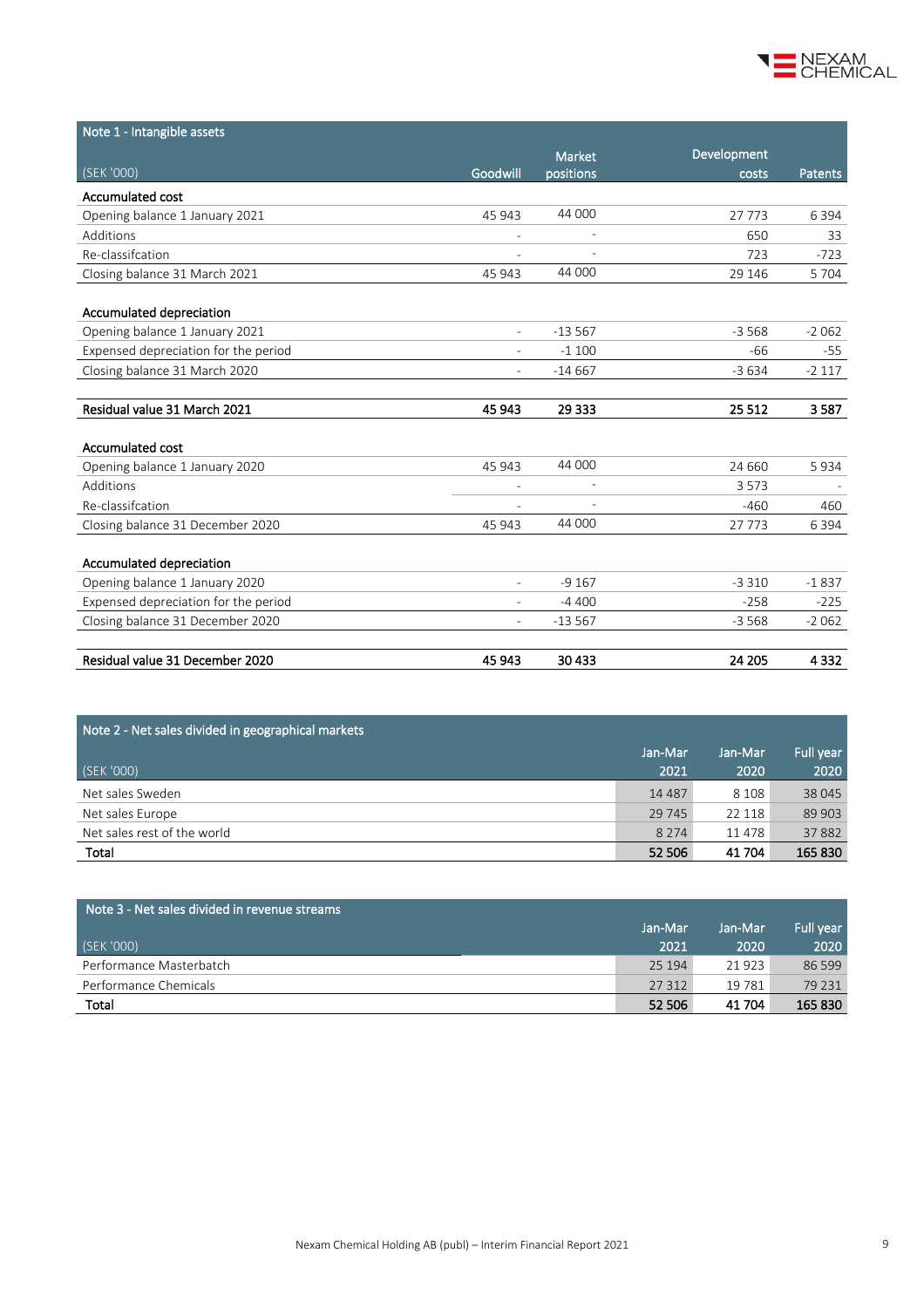

### Share capital, shares and ownership

The Company's share capital totals SEK 1,517,372.44 divided into 78,903,367 outstanding shares. The Company only has one class of shares and all shares have equal rights to dividends. The shares of Nexam Chemical Holding AB were listed on NASDAQ Stockholm First North Growth Market under the ticket NEXAM. Approximately 13 million shares have been turned during the first quarter 2021 and the average price during the period was SEK 13.34 per share.

#### Incentive programs

The company has one ongoing incentive programs with a total of 1,038,500 outstanding warrants, which all entitles the holders to subscribe for one new share. All warrants have been issued at market value, calculated according to the "Black Scholes" formula. If all currently outstanding warrants are exercised, the total dilution will be approximately 1.3 %.

For more information and the full terms and conditions of incentive program 2019/2022, please see the resolutions from the Annual General Meetings i[n 2019.](http://www.nexamchemical.com/secure/CMS/?language=en#context=epi.cms.contentdata:///245&viewsetting=active:///true)

| Allotment<br>date | Price per<br>warrant (SEK) | 'Earliest.<br>redemption date \ | Final due<br>date | Redemption<br>price (SEK) | <b>Outstanding warrants</b><br>$31st$ of Mar 2021 | Dilution if<br>fully exercised |
|-------------------|----------------------------|---------------------------------|-------------------|---------------------------|---------------------------------------------------|--------------------------------|
| 2019-06-30        | 0.40                       | 2022-08-26                      | 2022-09-09        | 11.51                     | 808.500                                           | 1.0 %                          |
| 2020-05-12        | 0.26                       | 2022-08-26                      | 2022-09-09        | 11.51                     | 230,000                                           | 0.3%                           |

#### Shareholders

The number of shareholders as of 31<sup>st</sup> of March 2021 was 6,069.

| Shareholders                                      | <b>Shares</b> | Percent |
|---------------------------------------------------|---------------|---------|
| SIX SIS AG                                        | 12 825 387    | 16,3%   |
| Försäkringsbolaget, Avanza Pension                | 8 5 6 9 9 5 9 | 10,9%   |
| Veronica Wallman                                  | 3 639 225     | 4,6%    |
| Länsförsäkringar Småbolag Sverige                 | 3 289 692     | 4,2%    |
| Nordnet Pensionsförsäkring AB                     | 2622172       | 3,3%    |
| Lennart Holm, privately and via company           | 2052025       | 2,6%    |
| Goldman Sachs International Ltd                   | 2024746       | 2,6%    |
| Michael Wandy Karlsson, privately and via company | 1 377 342     | 1,7%    |
| <b>Futur Pension</b>                              | 1 360 253     | 1,7%    |
| <b>IBKR FINANCIAL SERVICES AG</b>                 | 1 2 6 5 1 9 4 | 1,6%    |
| Other shareholders (approx. 6,000)                | 39 877 372    | 50,5%   |
| Total                                             | 78 903 367    | 100,0%  |